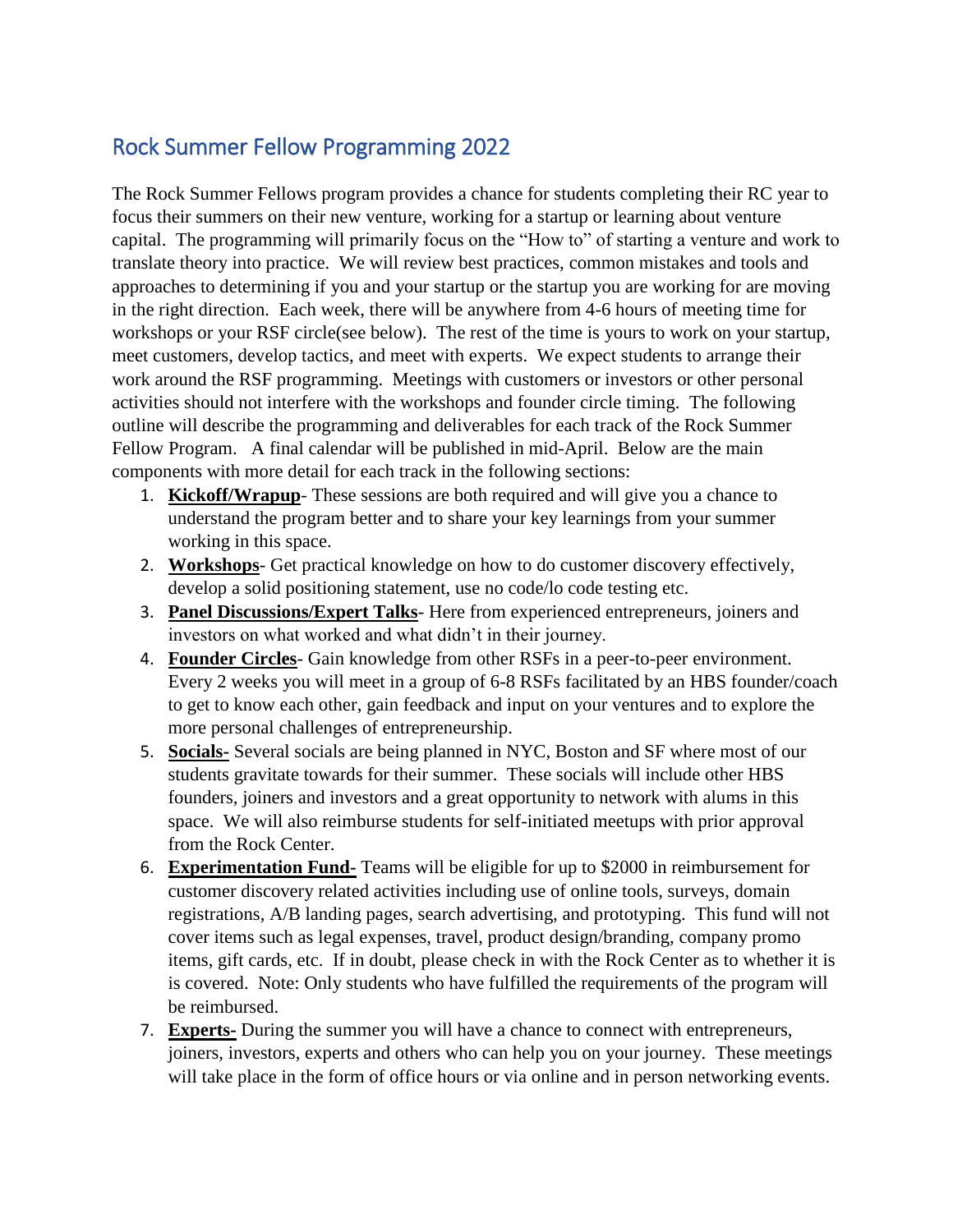## Section 1: Founders

**Required Programming**

- **1. RSF Program Kickoff-** April 26<sup>th</sup> 5-6:30 pm
- **2. Practical how to workshops and panels on specific startup topics.** There are approximately 10-12 workshops that will be held throughout the summer with a major focus on June workshops.We recognize that some of you may have more expertise than others on some of these topics, so we are not requiring attendance at all workshop sessions. However, many students in the past have found the workshops to be great refreshers. **RSFs will be required to attend a minimum of 6 of these workshops. See calendar below for details.**
- 3. **Founder Circles-** Founders will meet in groups of 6-8 teams facilitated by a coach. Founders may miss up to 1 meeting with advance notice to the facilitator/coach and to the Rock team.
- 4. **Monthly Deliverable presentations All sessions are required**, and some will be during one of the founder circle sessions. Students will prepare a powerpoint presentation and present it to their circle. The presentation will include the following:
	- a. Value Prop/Positioning Statement
	- b. What they tested
	- c. What they learned- How has their value prop or positioning statement changed.
	- d. Next steps
	- e. Challenges or areas they need help and feedback
- 5. **Pitch Feedback Session (Required)** One of the founder circle sessions in August will be used to provide pitch feedback to the teams in your circle.
- 6. **Final Wrap-up-** (Required) In early September, all RSFs must attend a session where they will present to other RSFs and incoming first years, the following:
	- a. Value Proposition of their venture
	- b. Key Learnings
	- c. Next Steps
	- d. 1-2 pieces of advice for other entrepreneurs

Optional:

- **7. Office hours with entrepreneurs and experts (legal, marketing, tech)** 
	- **a. Socials-** Socials are tentatively being planned in NYC, Boston and SF.We strongly encourage you to attend these as it will give you a chance to meet other founders, joiners and investors in entrepreneurial ventures. They are a great networking opportunity. **Please note that any students who RSVP that they will attend and don't show up, may be asked to leave the program.**
	- **b. Small Group Meet-ups-** Rock will also reimburse students for self-organized activities such as happy hours, coffees or other meet-ups. Prior approval will be needed from the Rock Team.
- 8. **Optional expert matching program-** We are working with our alumni who are interested in working with students to help them on their journey. We will do our best to match students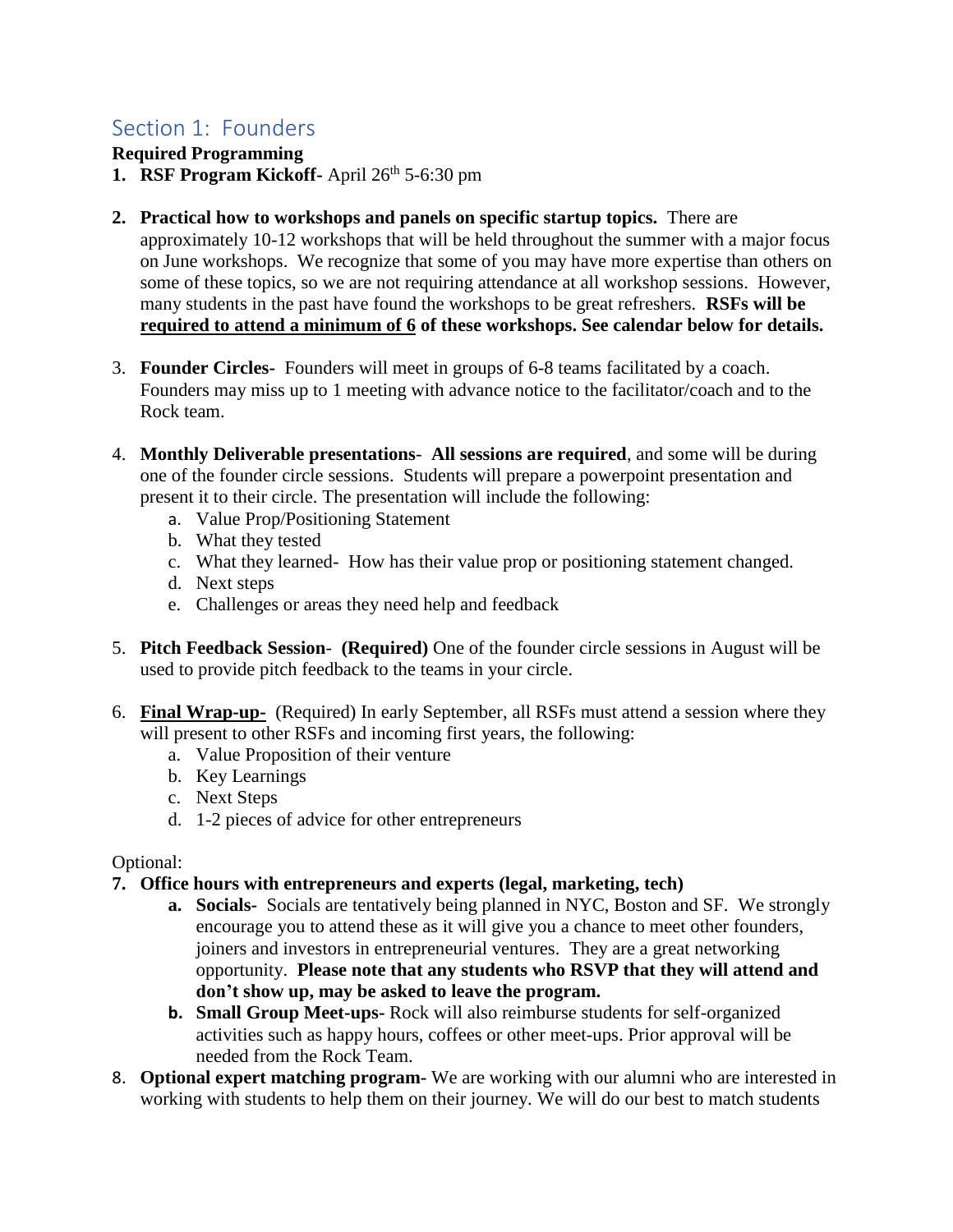with experts and other founders or joiners who they can meet. Please note: Due to the summer season, these matches may not be made until late June to early July.

#### **Section II- Joiners-**

As joiners and students joining early-stage VCs, we recognize that your availability during the day will be limited due to the requirements of your role. Therefore, the majority of your programming will happen in the early evening hours to account for this time challenge. Below are the requirements for students on this track:

#### **Required Programming**

- **1. RSF Joiner Program Kickoff- (Required)- June 1st** 6-7:30 pm
- 2. **Joiner Circles** (**Required)** Joiners will meet in groups of 6-8 teams facilitated by a coach. Joiners may miss up to 1 meeting with advance notice to the facilitator/coach and to the Rock team.
- 3. **Monthly updates** (required)- All joiners will be required to submit a mointhly update that includes:
	- Current role
	- Company and company description
	- Accomplishments
	- Challenges
- **4. Final Wrap-up-** In early September, all RSFs must attend a session where they will present to other RSFs and incoming first years, the following:
	- a. Value Proposition of their venture
	- b. Key Learnings
	- c. Next Steps
	- d. 1-2 pieces of advice for other entrepreneurs

### **Optional:**

- **1. Practical how to workshops and panels on specific startup topics.** There are approximately 10-12 workshops that will be held throughout the summer with a major focus on June workshops. **RSF joiners are welcome to join any and all programming but any students who RSVP that they will attend and do not show up or give 48 hours notice may be asked to leave the program. See calendar below for details.**
- **2. Office hours with entrepreneurs and experts (legal, marketing, tech)**
- **3. Socials- Socials** are tentatively being planned in NYC, Boston and SF. We strongly encourage you to attend these as it will give you a chance to meet other founders, joiners and investors in entrepreneurial ventures. They are a great networking opportunity. **Please note that any students who RSVP that they will attend and don't show up, may be asked to leave the program.** Depending on where students choose to work, we may try to hold a social in another place if there is adequate #'s of students and alumni.
	- Rock will also reimburse students for self-organized activities such as happy hours, coffees or other meetups. Prior approval will be needed from the Rock Team.